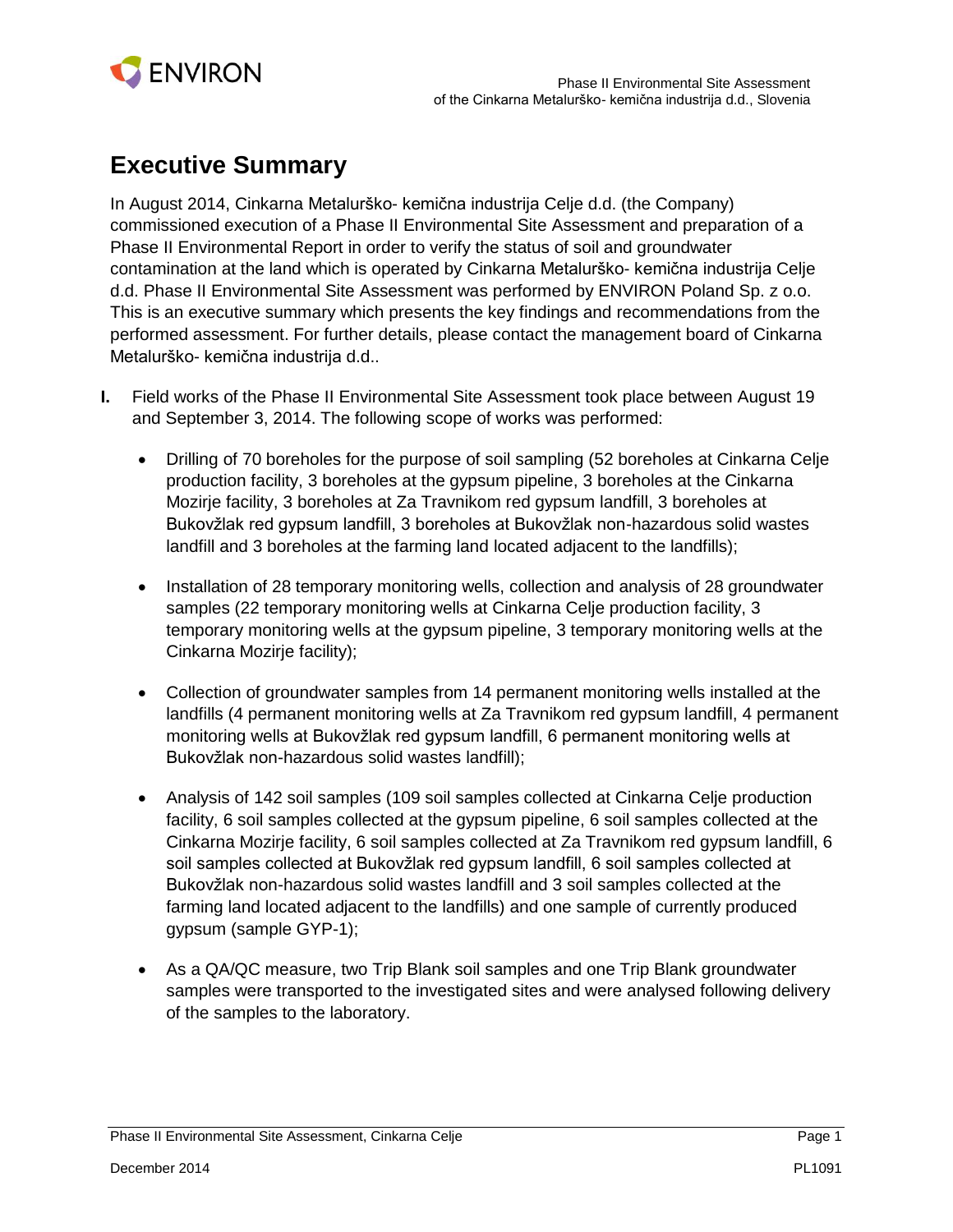

- **II.** Laboratory analysis of collected soil and groundwater samples has revealed the following:
	- **1.** At the **Cinkarna Celje** production site, sixteen areas (zones of suspected pollutant concentrations) were designed and in each area at least one borehole was drilled and soil and groundwater samples were collected and analysed. Laboratory analysis of collected samples revealed high concentrations of heavy metals in collected soil samples, for such metals as Zinc, Antimony, Arsenic, Barium, Cadmium, Copper, Cobalt, Lead and Nickel. In numerous samples, both the Slovenian Critical Values and Dutch List Intervention Values were exceeded.

The highest concentrations were observed for:

- Zinc (concentrations up to 180000 mg/kg, which is 250 times higher than Dutch List Intervention Value of 720 mg/kg),
- Antimony (concentrations up to 530 mg/kg, which is 24 times higher than Dutch List Intervention Value of 22 mg/kg),
- Arsenic (concentrations up to 10000 mg/kg, which is 131 times higher than Dutch List Intervention Value of 76 mg/kg),
- Barium (concentrations up to 3200 mg/kg, which is 3.5 times higher than Dutch List Intervention Value of 920 mg/kg),
- Cadmium (concentrations up to 660 mg/kg, which is 50 times higher than Dutch List Intervention Value of 13 mg/kg),
- Copper (concentrations up to 160000 mg/kg, which is 842 times higher than Dutch List Intervention Value of 190 mg/kg),
- Cobalt (concentrations up to 770 mg/kg, which is 4 times higher than Dutch List Intervention Value of 190 mg/kg),
- Lead (concentrations up to 45000 mg/kg, which is 84 times higher than Dutch List Intervention Value of 530 mg/kg) and
- Nickel (concentrations up to 670 mg/kg, which is 6.7 times higher than Dutch List Intervention Value of 100 mg/kg).

The highest concentrations of heavy metals were associated with presence of man-made fills, mainly in the layers of gravel-size metallurgical waste. Man-made fills were observed in all executed boreholes. The layer of man-made fills reaches a thickness of 1.4-3.6 mbgl in Area 1, 1.2-4.7 m-bgl in Area 2, 2.1-3.7 m-bgl in Area 3, 3.5 m-bgl in Area 4, 2.2 mbgl in Area 5, 0.5-1.4 m-bgl in Area 6, 1.2-1.6 m-bgl in Area 7, 0.6-3.8 in Area 8, 1.1-2.0 m-bgl in Area 9, 0.9-1.4 m-bgl in Area 10, 1.7 m-bgl in Area 11, 0.5-4.4 m-bgl in Area 12, 0.5-3.5 m-bgl in Area 13, 0.9 m-bgl in Area 14, 3.0-4.5 m-bgl in Area 15 and 1.2 m-bgl in Area 16. The results of analysis of groundwater samples collected from 25 temporary

Phase II Environmental Site Assessment, Cinkarna Celje **Page 2 Page 2 Page 2**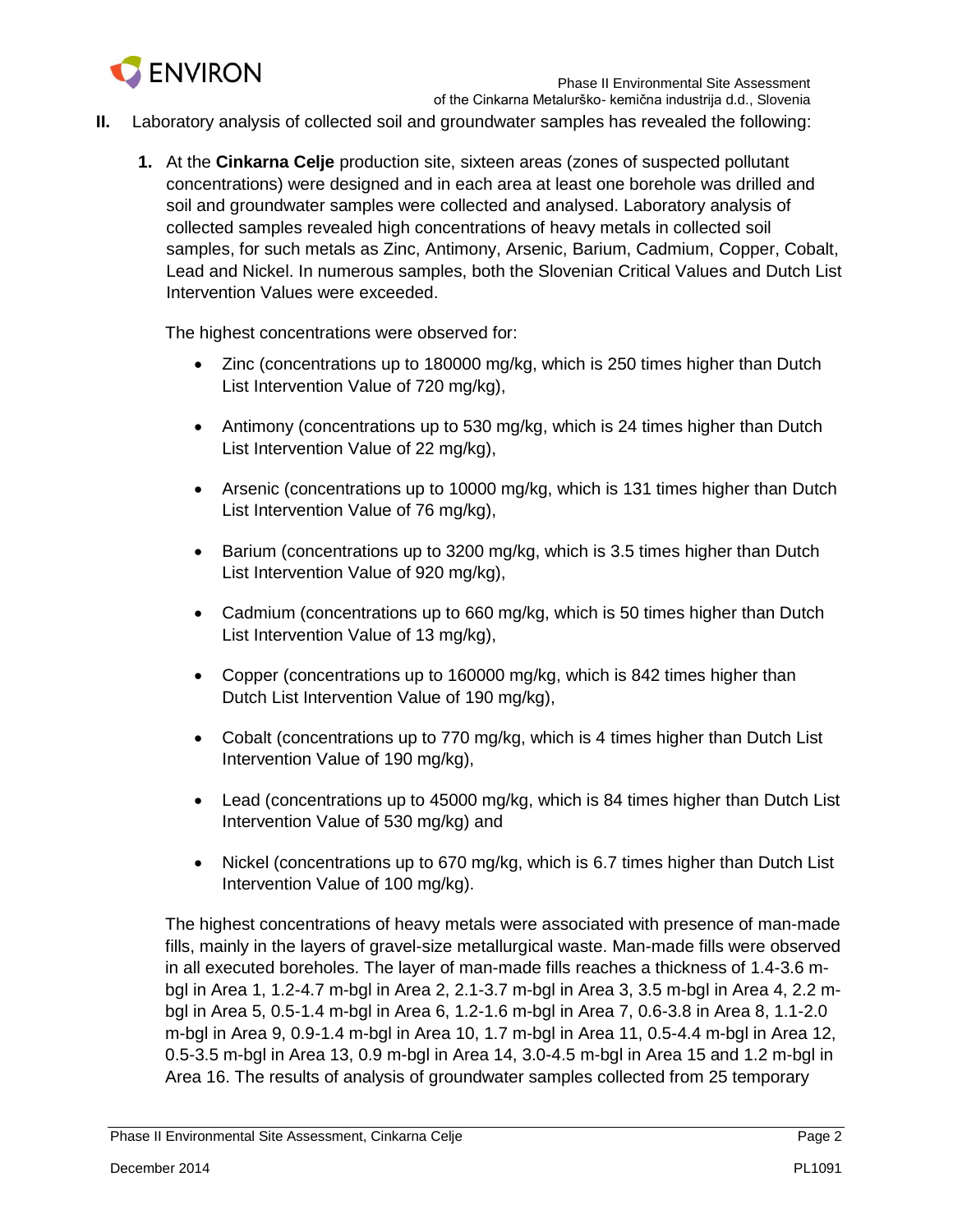

monitoring wells installed at Cinkarna Celje site indicated that groundwater is impacted with heavy metals, in particular Zinc, which was observed in all collected groundwater samples. In some groundwater samples, concentrations of Zinc were significantly high and exceeded Dutch List Intervention Values for groundwater (800 µg/l) in groundwater samples collected from temporary monitoring wells No. 2-1 (25000 µg/l), 2-5 (34000 µg/l), 3-1 (120000 µg/l), 4-1 (1700 µg/l), 5-1 (7700 µg/l), 7-1 (1600 µg/l), 8-5 (18000 µg/l), 8-6 (2000 µg/l), 8-7 (1700 µg/l), 11-1 (1000 µg/l), 12-3 (8400 µg/l), 12-11 (1600 µg/l) and 12-13 (2400 µg/l). Elevated concentrations of Arsenic, Cadmium, Cobalt, Copper, Lead, Mercury and Nickel were also observed.

- **2.** At the **Cinkarna Mozirje** production site, three areas (zones of suspected pollutant concentrations) were designed and in each area one borehole was drilled and soil and groundwater samples were collected and analysed. Laboratory analysis of collected soil samples revealed natural, background concentrations of heavy metals, except for concentration of Zinc in one soil sample (concentration of Zinc of 850 mg/kg in the soil sample MO-1 at 2.2 m-bgl, which exceeded a Dutch List Intervention Value of 720 mg/kg). Presence of organic compounds was detected in two soil samples collected from a layer of man-made fills (MO-1 at 2.2 m-bgl and MO-2 at 0.5 m-bgl). In both samples compounds from the group of Polycyclic Aromatic Hydrocarbons (the sum of PAHs in the first sample was 4.46 mg/kg and was 18.8 mg/kg in the second one), as well as mineral oil (TPH fraction C12-C35 in the first sample was 19 mg/kg and 100 mg/kg in the second one) were detected (both the Slovenian Critical Values and Dutch List Intervention Values were not exceeded). Analysis of groundwater samples collected from three temporary monitoring wells installed at Cinkarna Mozirje site did not reveal significant impacts both of heavy metals and organic compounds. In particular, no presence of Polycyclic Aromatic Hydrocarbons or Volatile Organic Compounds was observed.
- **3.** At the **Bukovžlak landfill for red gypsum**, three boreholes were drilled for the purpose of collection of soil samples and four groundwater samples were collected from existing, permanent monitoring wells.

Laboratory analysis of collected soil samples revealed natural, background concentrations of heavy metals in all soil samples, except for one soil sample, collected from the borehole BG-2 at a depth of 4.2 m-bgl (sample collected from a layer of silty, red-colored fine industrial waste material ("pyrite waste")). Laboratory analysis of this sample revealed high concentrations (exceeding Dutch List Intervention Values) of Arsenic (2000 mg/kg), Copper (1800 mg/kg), Lead (910 mg/kg) and Zinc (2400 mg/kg).

Analysis of groundwater samples collected from four permanent monitoring wells installed in the vicinity of the Bukovžlak landfill for red gypsum, indicated low concentrations of heavy metals, typical for natural, not impacted groundwater, in the groundwater sample BUK-1, collected from a monitoring well located up-gradient of the landfill and in the groundwater sample BUK-2, collected from a monitoring well located down-gradient of the landfill.

Phase II Environmental Site Assessment, Cinkarna Celje **Page 3** and the page 3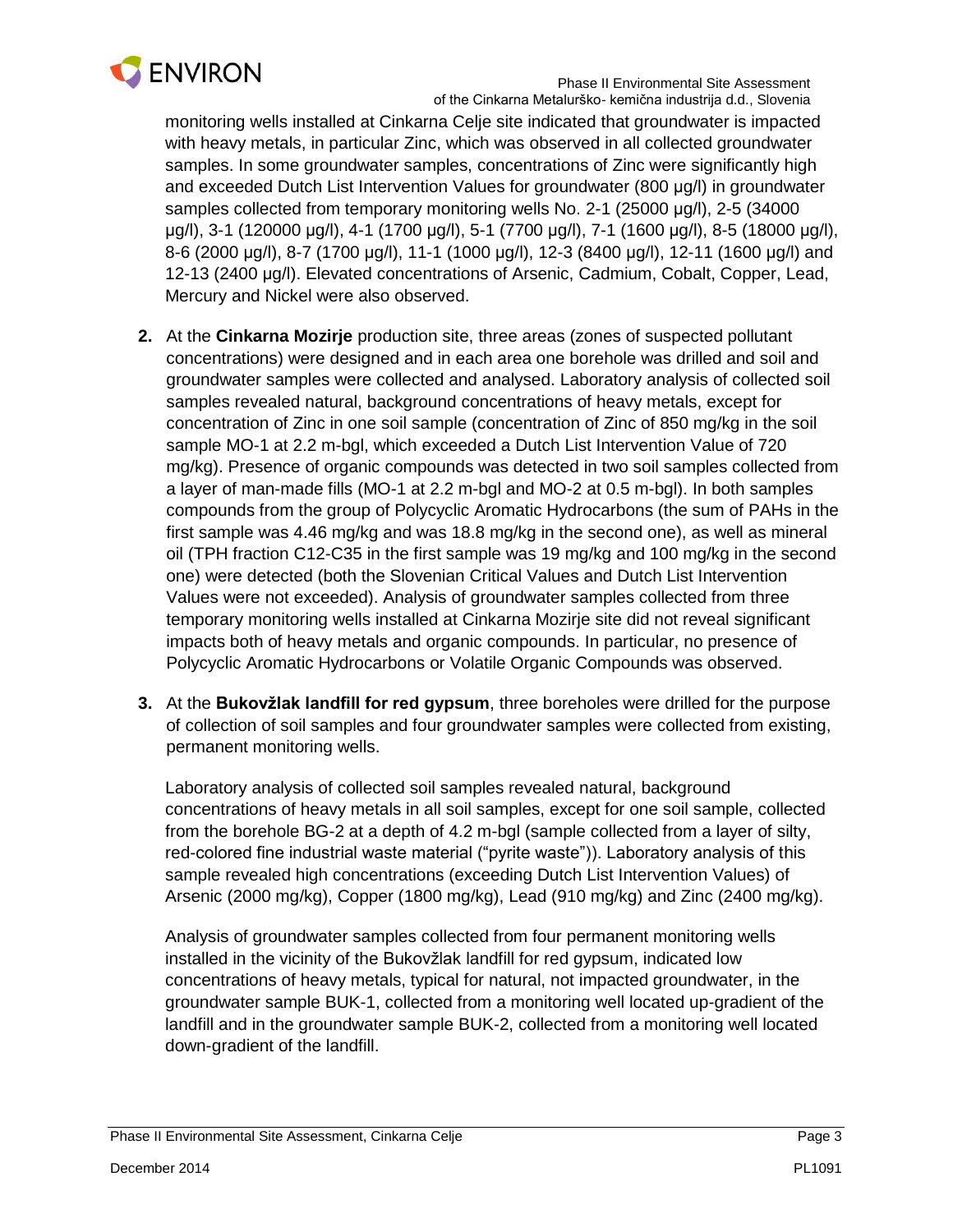

Elevated concentrations of heavy metals were detected in two groundwater samples collected from monitoring wells located down-gradient of the landfill: in the groundwater sample K-10 (Arsenic concentration of 1550 µg/l and Zinc concentration of 990 µg/l) and in the groundwater sample K-11 (Cadmium concentration of 43 µg/l, Cobalt concentration of 210 µg/l, Nickel concentration of 140 µg/l and Zinc concentration of 8400 µg/l). Presence of elevated concentrations of heavy metals in K-10 and K-11 groundwater samples is not an influence of red gypsum. Both permanent wells (K-10 and K-11) are located in the area built of "pyrite waste" (silty, red-colored fine industrial waste material), which was incorporated in the air side of the dam Bukovžlak. Increased concentrations of heavy metals in groundwater sample collected from a monitoring wells K-10 and K-11 result from leaching of heavy metals from the "pyrite waste". The "pyrite waste" is known to contain elevated concentrations of leachable heavy metals such as Arsenic, Cadmium, Cobalt, Copper, Lead, Nickel and Zinc.

**4.** At the **Bukovžlak landfill for non-hazardous solid wastes**, three boreholes were drilled for the purpose of collection of soil samples and six groundwater samples were collected from existing, permanent monitoring wells.

Laboratory analysis of collected soil samples revealed natural, background concentrations of heavy metals in all soil samples, except for one soil sample, collected from the borehole BS-2 at a depth of 1.0 m-bgl (sample collected from a layer of silty, red-colored fine industrial waste material ("pyrite waste")). Laboratory analysis of this sample revealed high concentrations (exceeding Dutch List Intervention Values) of Antimony (48 mg/kg), Arsenic (1200 mg/kg), Cadmium (15 mg/kg), Copper (3200 mg/kg) and Zinc (4100 mg/kg).

Analysis of groundwater samples collected from six permanent monitoring wells installed in the vicinity of the Bukovžlak landfill for solid wastes, indicated low concentrations of heavy metals, typical for natural, not impacted groundwater, in groundwater samples BUK-3 and N-3, collected from a monitoring wells located up-gradient of the landfill and in the groundwater samples A-1 and A-2, collected from monitoring wells located downgradient of the landfill. Elevated concentrations of heavy metals were observed in one groundwater sample collected from a monitoring well located down-gradient of the Bukovžlak landfill for solid wastes: in groundwater sample A-3 (Cobalt concentration of 220 µg/l, Nickel concentration of 140 µg/l and Zinc concentration of 9200 µg/l), all of them exceeding Dutch List Intervention Values.

Elevated concentrations of heavy metals were observed in one groundwater sample located up-gradient of the the Bukovžlak landfill for solid wastes: in groundwater sample P-4 (Cadmium concentration of 9.9 µg/l, Copper concentration of 110 µg/l, and Zinc concentration of 4700 µg/l - all of them exceeding Dutch List Intervention Values). This monitoring well (P-4) is located up-gradient of Bukovžlak landfill for solid wastes but down-gradient of the Bukovžlak landfill for red gypsum (10 meters north of the landfill's embankment). P-4 monitoring well is located in the area built of "pyrite waste" (silty, redcolored fine industrial waste material), which was incorporated in the air side of the Bukovžlak landfill dam and disposed of in the location of solid waste landfill Bukovžlak.

Phase II Environmental Site Assessment, Cinkarna Celje **Page 4** Page 4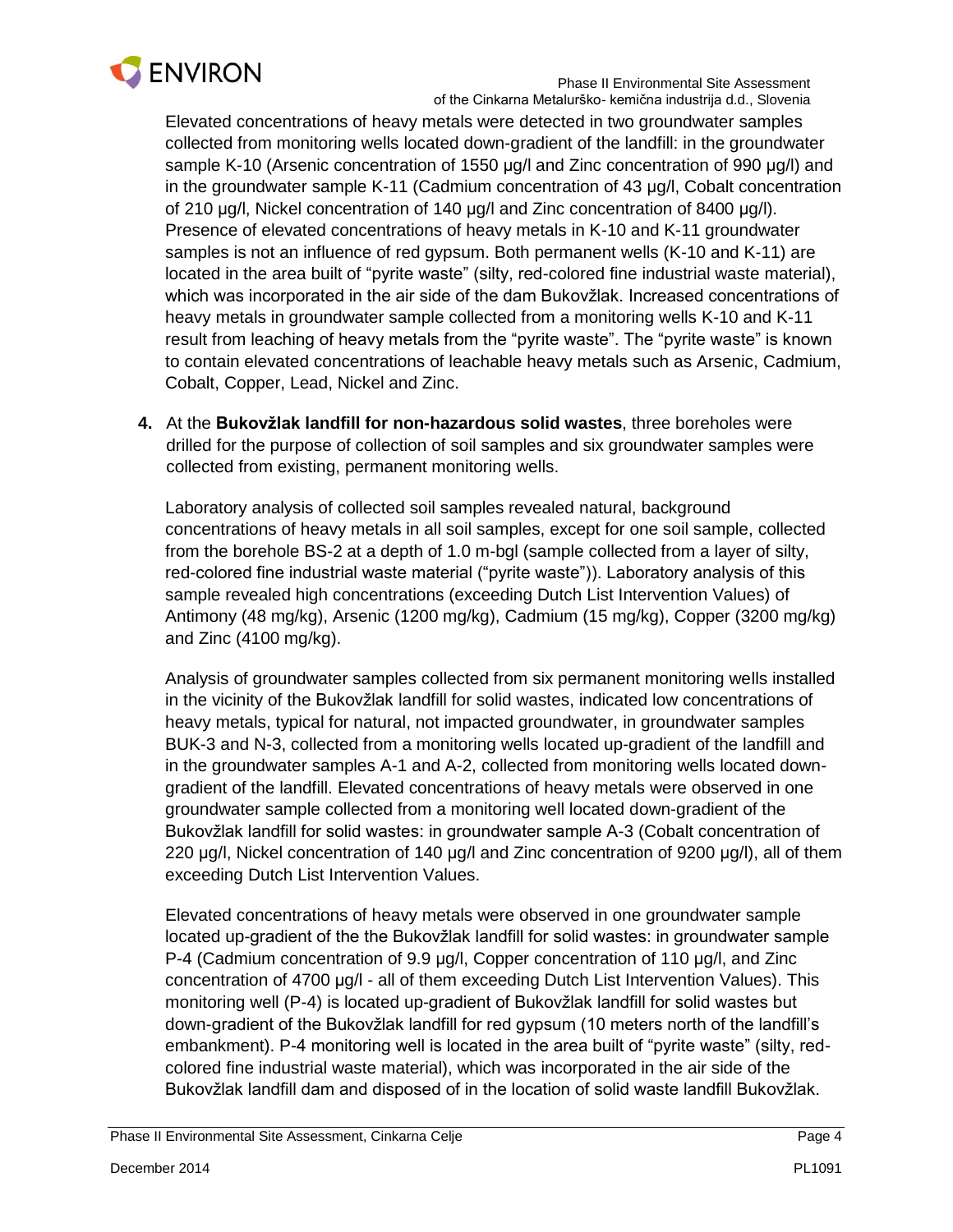

Increased concentrations of heavy metals in groundwater sample collected from a monitoring well P-4 result from leaching of heavy metals from the "pyrite waste". The "pyrite waste" is known to contain elevated concentrations of leachable heavy metals such as Arsenic, Cadmium, Cobalt, Copper, Lead, Nickel and Zinc.

**5.** At the **Za Travnikom landfill for red gypsum landfill,** three boreholes were drilled for the purpose of collection of soil samples and four groundwater samples were collected from existing, permanent monitoring wells.

No elevated concentrations of heavy metals and organic compounds were observed in any of the collected soil samples. The observed concentrations of heavy metals and organic compounds indicated natural, background concentrations.

Analysis of groundwater samples collected from four permanent monitoring wells installed in the vicinity of the Za Travnikom landfill for red gypsum, indicated low concentrations of heavy metals, typical for natural, not impacted groundwater, in a groundwater sample Z-1A, collected from a monitoring well located up-gradient of the landfill and in two samples collected down-gradient of the landfill (ZT-1A and ZT-2A). In groundwater sample TV-1A collected from a monitoring well located down-gradient of the landfill, elevated concentrations of heavy metals were observed for Cobalt (concentration of 1700 µg/l), Nickel (concentration of 430 µg/l) and Zinc (concentration of 9000 µg/l). Presence of elevated concentrations of heavy metals in TV-1A groundwater sample is not an influence of red gypsum. According to the information of Cinkarna's representatives, on this location "pyrite waste" was incorporated in the air side of the dam Za Travnikom. Increased concentrations of heavy metals in groundwater sample collected from a monitoring well TV-1A result from leaching of heavy metals from the "pyrite waste". The "pyrite waste" is known to contain elevated concentrations of leachable heavy metals such as Arsenic, Cadmium, Cobalt, Copper, Lead, Nickel and Zinc.

- **6.** At the **farming land located north of Bukovžlak landfill,** no significant soil contamination with respect to both heavy metals and organic compounds was observed in any of collected three soil samples. The observed concentrations of heavy metals and organic compounds indicated natural, background concentrations.
- **7.** Other parameters, including inorganic parameters (Cyanides, Sulphates, Chlorides and Ammonium,) and metals such as Berylium, Boron, Iron, Managanese, Phosphorus, Selenium, Thallium, Tin, Titanium and Vanadium were tested both in soil and groundwater samples. However, these parameters were not evaluated against Dutch List Intervention Values (DLIV) and Slovenian Critical Values (SCV) for soil and against Dutch List Intervention Values (DLIV) and Slovenian Treshold Values for groundwater because these reference documents do not contain screening values for given parameters.

Phase II Environmental Site Assessment, Cinkarna Celje **Page 5 Page 5 Page 5**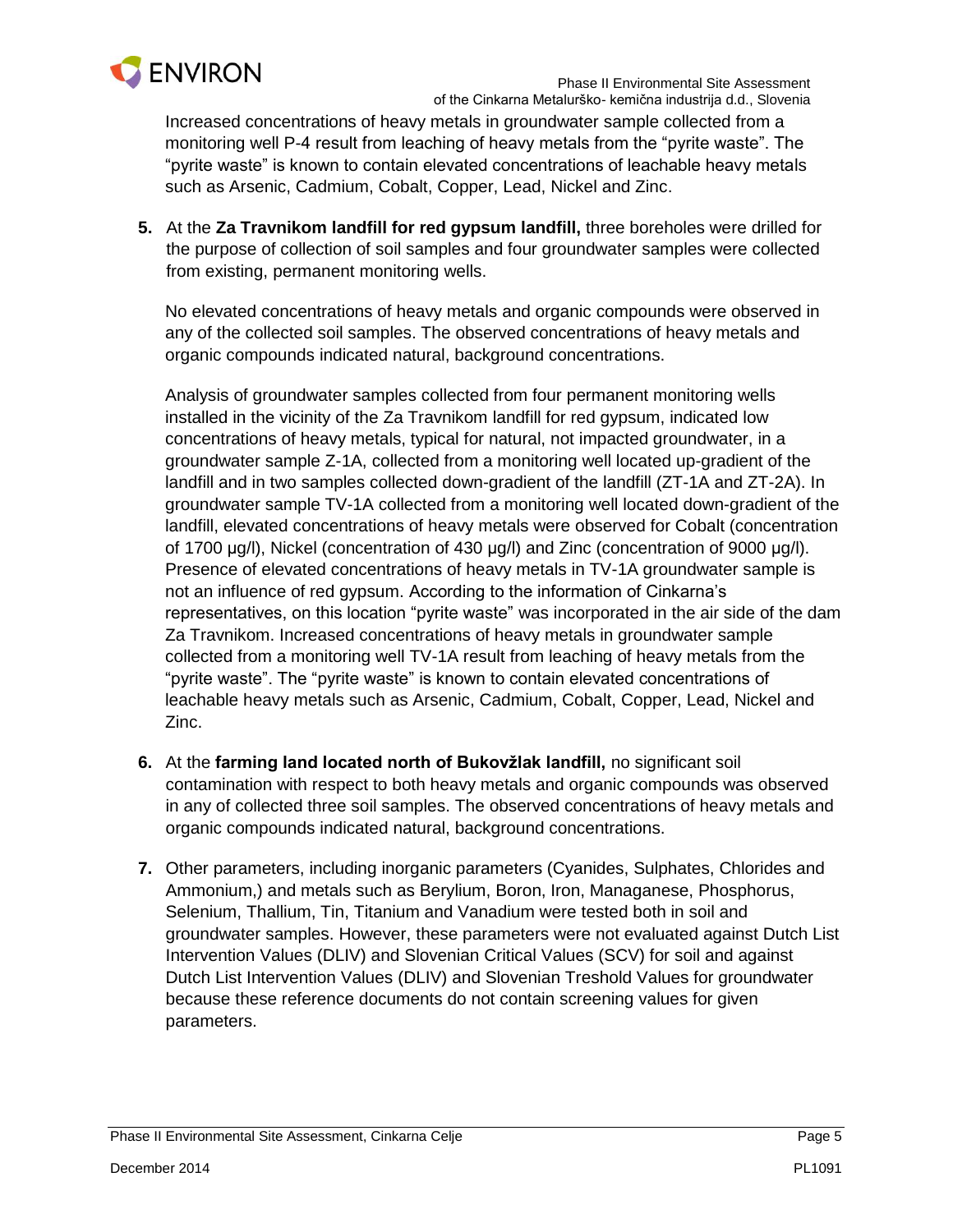

**III.** Based on the conducted investigations, the most significant contamination which needs improvement actions was identified at Cinkarna Celje site.

Despite observed environmental impacts (i.e. elevated concentrations of heavy metals in some of soil and groundwater samples collected at Bukovžlak and Za Travnikom landfills, which are clearly the result of impact of pyrite waste and not of deferred red gypsum), it is understood that the already implemented mitigation measures and control at the landfills, including a yearly monitoring of groundwater, collection of leachates from Bukovžlak landfill for solid wastes, capping of the landfills' surface with waters (landfills for red gypsum) and vegetation (Bukovžlak landfill for solid wastes) are oriented on minimization of environmental impacts. Additionally the company has prepared a project of installation of a capping system equipped with a system of drainage and collection of rain water in the frame of closing Bukovžlak solid waste landfill. At the landfill Za Travnik a project of dewatering of the landfill's surface is already under completion and the same solution could be carried out on the landfill of red gypsum Bukovžlak.

- **IV.** Concentrations of heavy metals in soil and groundwater samples collected at Cinkarna Mozirje site, do not indicate a need to undertake improvement (remediation type) measures.
- **V.** It is recommended to perform improvement activities at the Cinkarna Celje site. The Recommended Improvement Action Plan is based on the following assumptions:
	- **1.** Contamination is spread under the ground surface in irregular way at the majority of the Cinkarna Celje area and it is of historical origin. According to available information, industrial operations in the current location of Cinkarna Celje were initiated in 1949. In the initial period, the location of the current Cinkarna Celje site was used for different types of chemical and metallurgical production including mechanical workshop. The most eastern part was used as a landfill of metallurgical and other waste from the previous location of Cinkarna. It was also reported that in the eastern part of the site, open storage for pyrite and residues originating from roasting of pyrite was historically present. The man-made fills observed across the site area are considered to comprise remains of historically deposited industrial wastes.
	- **2.** The Cinkarna Celje site occupies an area of approximately 45.81 hectares (ha), whereof app. 11.55 ha is built up area and app. 13.56 ha represent paved outdoor areas around the buildings used as traffic and parking areas. The remaining parts (i.e. 20.7 hectares) of the site are covered with vegetation (i.e. trees, lawns).
	- **3.** The improvement activities are to be conducted with limited influence on the local environment and the production processes performed at the site. While performing any type of remediation actions at Cinkarna Celje site, it is necessary to ensure appropriate Health and Safety measures at the same time with continuous, undisturbed and safe operation of the production plant.

Phase II Environmental Site Assessment, Cinkarna Celje **Page 6** and Page 6 and Page 6 and Page 6 and Page 6 and Page 6 and Page 6 and Page 6 and Page 6 and Page 6 and Page 6 and Page 6 and Page 7 and Page 7 and Page 7 and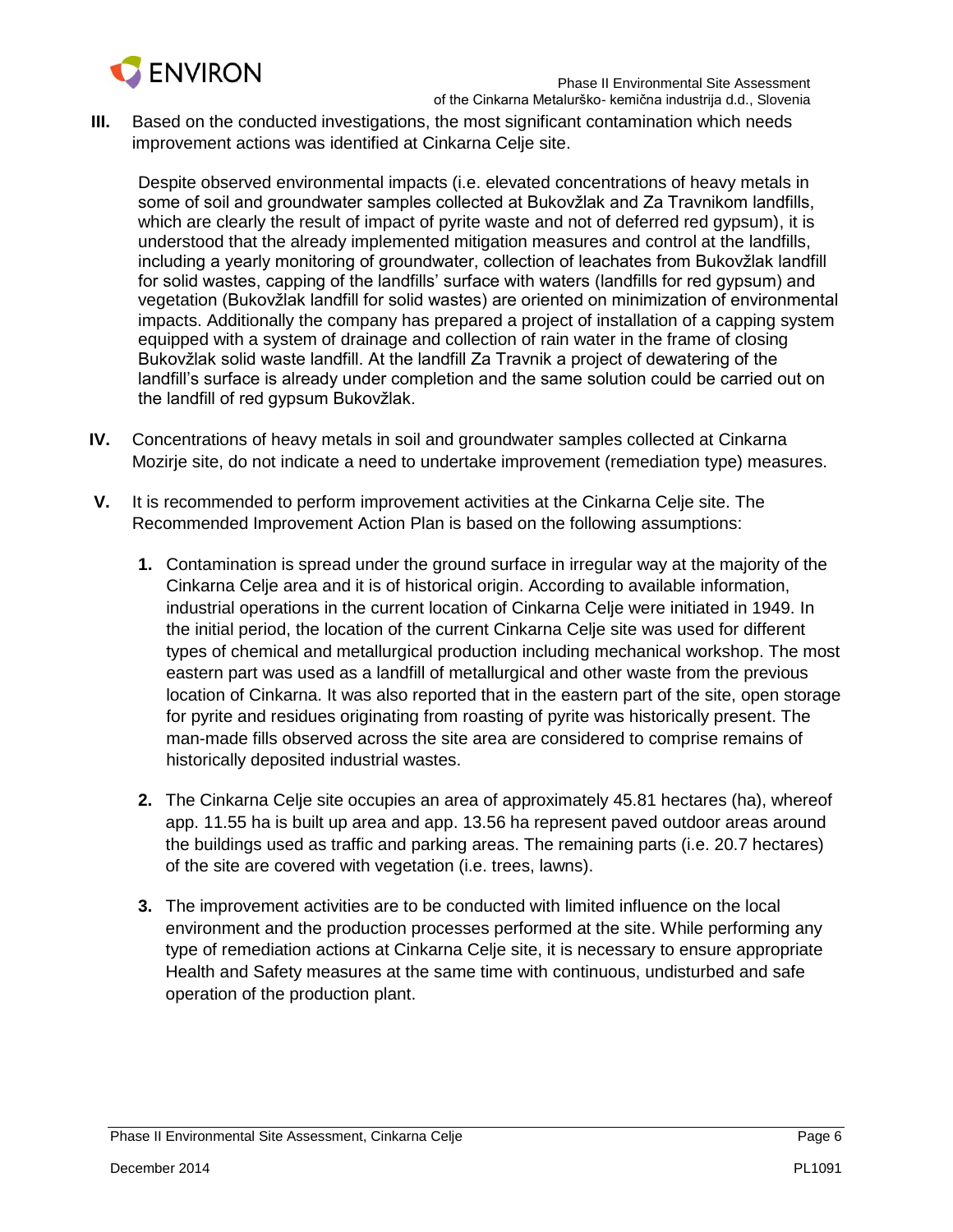

- **VI.** The most reasonable scenario:
	- In order to ensure that heavy metals are not migrating out of the areas of their current presence, the areas which are not hardened or covered by buildings should be covered by permanent vegetal cover.
	- Quality of groundwater at Cinkarna Celje should be monitored on permanent basis; it is recommended to install a network of permanent monitoring wells. According to land surveying measurements performed in August 2014 (within investigations conducted by ENVIRON), the groundwater flow direction is towards the north-west. It is recommended to install permanent groundwater monitoring wells downgradient and upgradient of the potential groundwater flow. The potential cost of permanent monitoring system installation at the site is approximately 50,000-80,000€. The hydrogeological monitoring should be based on measurements of groundwater table depth at least one time per month. Groundwater sampling and testing should be conducted every three months; in the future, based on obtained monitoring results, the frequency of sampling and testing can be modified accordingly.
	- In order to observe the quality of groundwater, it is recommended to install a network of permanent monitoring wells. According to land surveying measurements performed in August 2014 (within investigations conducted by ENVIRON), the groundwater flow direction is towards the north-west. It is recommended to install permanent groundwater monitoring wells in the following areas:
		- $\circ$  inflow of groundwater (south-eastern part of the site): in location of temporary monitoring wells 10-3, 16-1 and on a lawn in the vicinity of the fire-station),
		- $\circ$  Area 12 (with observed groundwater contamination with Arsenic, Chromium, Nickel, Cadmium and Zinc): in location of temporary monitoring wells 12-3, 12-11 and 12-13,
		- $\circ$  central part of the site: in location of temporary monitoring wells 3-1, 5-1, 7-1, 8-5, 8-6, 8-7,
		- o outflow of groundwater: in location of temporary monitoring wells 2-1, 2-5, 6-3 and one additional monitoring well on a lawn in the vicinity of Hudinja river (northwestern border of the site).
	- The on-site groundwater monitoring system via on-site monitoring wells, should be supplemented by monitoring of quality of surface water in both rivers located in the site's vicinity. According to the site management, monitoring of water, sediment and biotope of Hudinja river has been performed by the company since 2005, but the scope of monitoring is limited to parameters which are associated with actual production of  $TiO<sub>2</sub>$ .
	- With the aim to determine the possible impact on the environment and human health (ZVO-1) it is recommended to prepare a comprehensive monitoring program on rivers Hudinja and Vzhodna Ložnica. The scope of the monitoring program should cover at least all the pollutants that exceed Dutch List Intervention Values and/or Slovenian